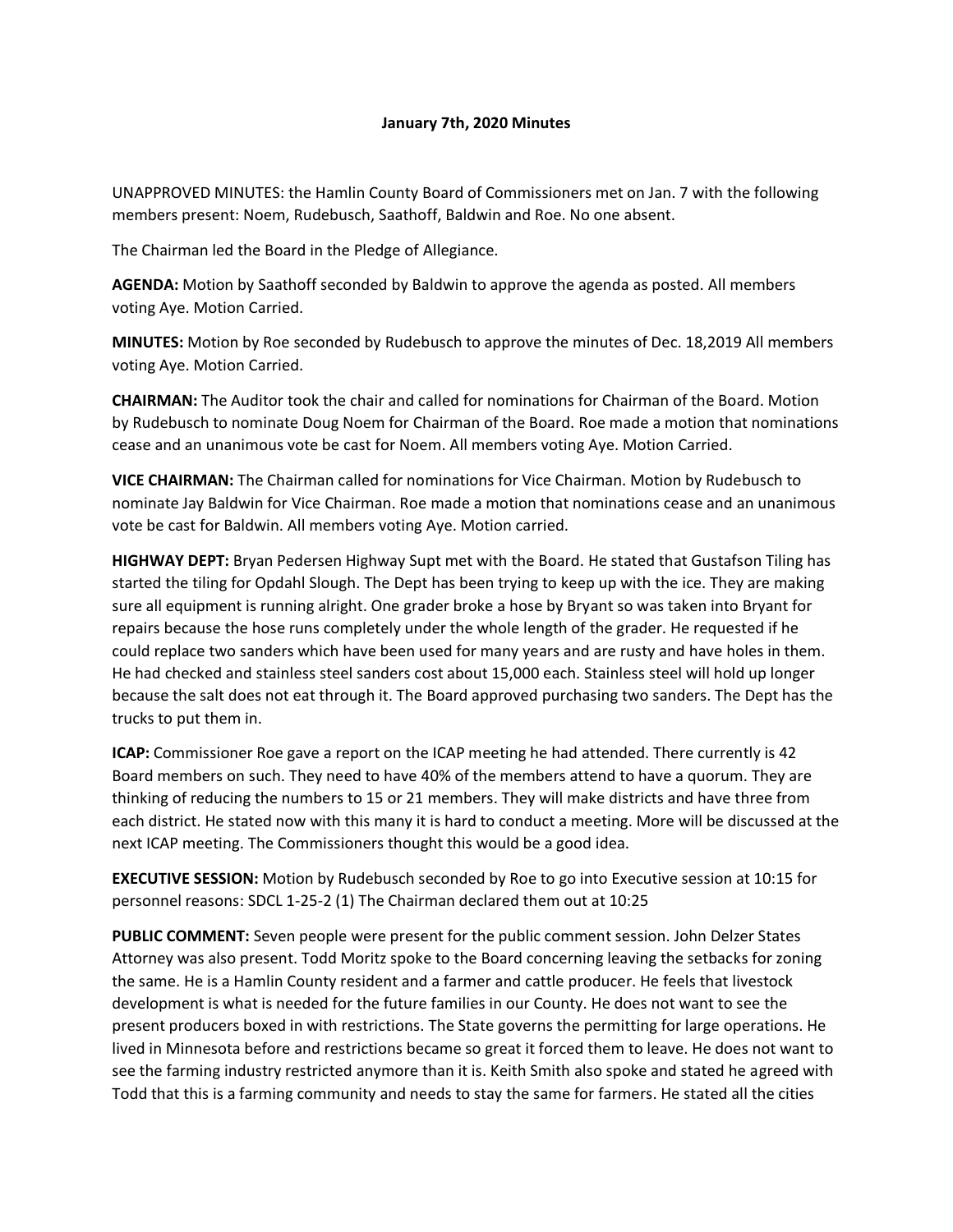and towns have lagoons and larger cities have the water treatment plants which all are the same as any of the dairies.

**NURSE'S REPORT:** Angela Hunter Public Health Nurse submitted her quarterly report. She has 180 on the WIC caseload. She had given a total of 373 doses of influenza vaccine. She has been assisting in Codington County 1 day each week. She and her secretary provide services for WIC one day a month in DeSmet.

**ERIK SCHAFER:** Erik Schafer met with the Board. He stated he had a 2020 vision of Hamlin County updating setbacks. He feels this should be 0-4000 half a mile, 4000-8000 should be three-fourths mile and 8000 and up should be a mile. He feels this is fair for everyone.

**SALES TAX:** Scott Amundson of the SD Governor's Office of Economic Development gave a presentation to the board concerning the rebate of sales tax back to counties. This is for new Manufacturing which pays sales and tax on project and once complete the manufacturer receives apportion of the sales tax that was paid. Livestock Development which can be feedlots, hog units, poultry, dairy, aquatic animals etc. which requires a new county conditional use permit and adds livestock. The Livestock Development assigns the sales/use tax rebate to the county and once complete the county receives the sales tax that was paid. The County is free to use the funds as they see fit. In Livestock the County would receive 100% of the tax. This could amount to a million dollars coming back to a county.

**PRE-DISASTER MITIGATION:** David Schaefer Emergency & Disaster Manager met with the Board. He stated that Hamlin County had to have this plan in place each year in order for cities, towns, and electrical and water companies could apply to the State for assistance during ice storms, flooding and other projects. Motion by Saathoff seconded by Rudebusch to approve the…

*RESOLUTION ADOPTING THE HAMLIN COUNTY PRE-DISASTER MITIGATION PLAN FOR 2019-2024 whereas, Hamlin County received assistance in the preparation of the Hamlin County Pre-Disaster Mitigation Plan 2019-2024 from representatives of Hamlin County and received funding from the SD Office of Emergency Management/FEMA: AND WHEREAS, SEVERAL PUBLIC PLANNING MEETINGS WERE HELD BETWEEN Oct 2018 and Nov 2019 regarding the development and review of the Hamlin County Pre-Disaster Mitigation Plan 2019-2024 and WHEREAS the Hamlin County Pre-Disaster Mitigation Plan 2019-2024 contains several potential future projects to mitigate hazard damage in Hamlin County and WHEREAS: the Federal Emergency Management Agency has rendered its approval of the Hamlin County Pre-Disaster Mitigation Plan on Dec. 19th, 2019 and WHEREAS, a duly noticed public hearing was held by the Hamlin County Pre-Disaster Mitigation Team on Nov 13,2019 to solicit public comment on the Hamlin County Pre-Disaster Mitigation Plan 2019-2024 WHEREAS, a duly-noticed public meeting was held by the Hamlin County Commission on Jan. 7th, 2020 to formally approve and adopt the final Hamlin County Pre-Disaster Mitigation Plan 2019-2024 NOW THEREFORE BE IT RESOLVED that the Hamlin County Commission adopts the Hamlin County Pre-Disaster Mitigation Plan 2019- 2024 All members voting aye.*

*ADOPTED AND SIGNED THIS Jan. 7th, 2020*

*Doug Noem Chairman*

*Attest: Dixie Opdahl Auditor*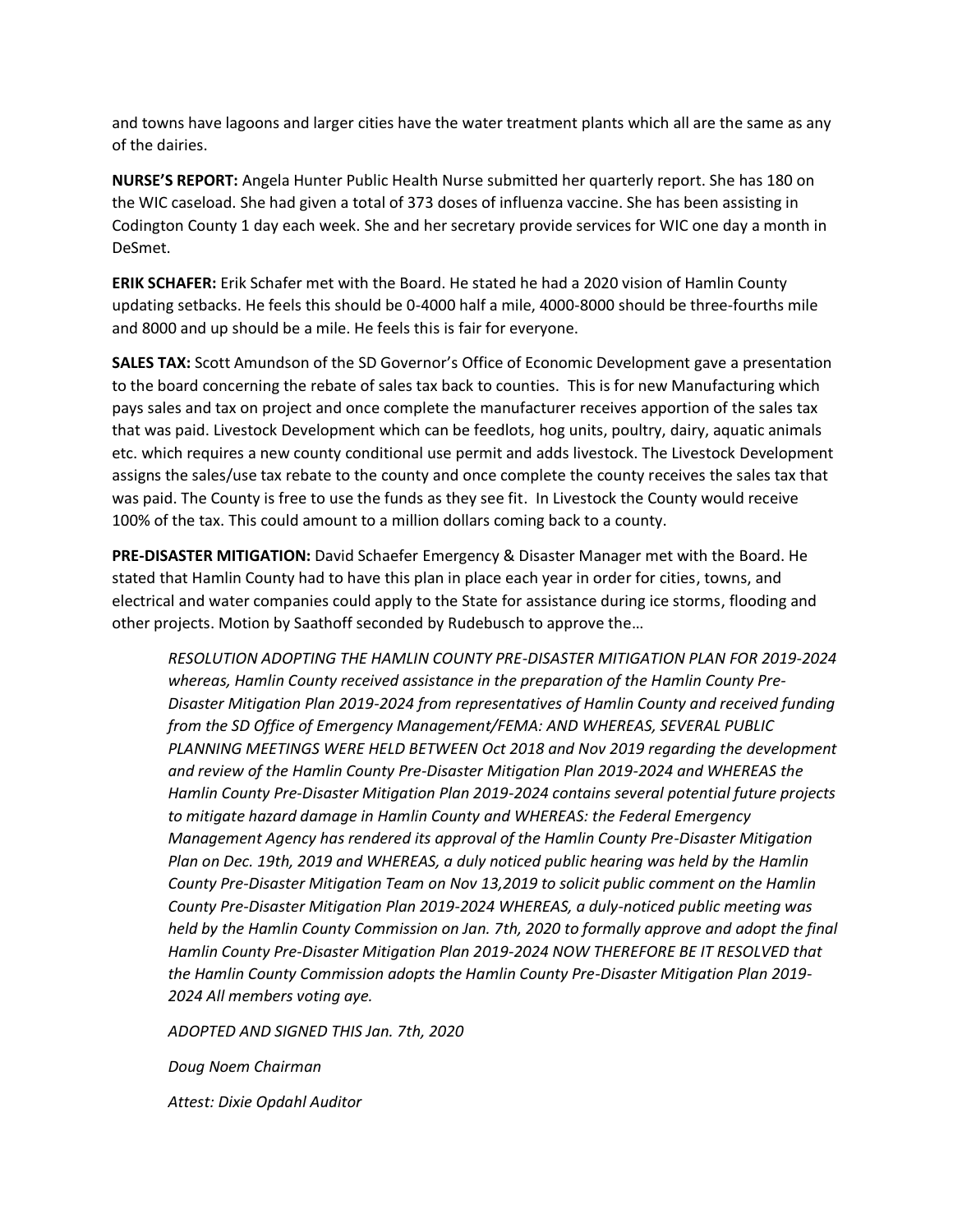**ZONING:** Tom Nealon Zoning officer met with the Board. He stated he was requesting that the Board waive a \$500.00 variance fee for a person who had already paid that fee before and now is submitting plat which he feels he should not have to pay this again. Motion by Saathoff seconded by Baldwin to waive such fee. All members voting Aye. Motion carried. Commissioner Roe stated he would like to see the Commissioners Board meet with the Zoning Board.

**FUEL QUOTES:** Jan. 7 in Hayti #1 Diesel Hamlin Co Farmers Coop 2.62 Farmers Union 2.48 Jan. 7 in Bryant #1 Diesel Hamlin Co Farmers Coop 2.65 Farmers Union 2.48 All quotes do not contain certain taxes.

**SCRAP IRON & TIRES:** Motion by Roe seconded by Rudebusch to allow the Highway Dept to sell scrap iron and tires throughout the year All members voting Aye. Motion Carried.

**CREDIT CARDS AND BILL PAYING:** Motion by Rudebusch seconded by Saathoff to allow county employees to use the county credit card and allow the Auditor to pay such or any other bills which charge late fees or would result in a disconnect of services and the Auditor to present such bills at the next Commissioners meeting.

**BURIAL RATES:** Motion by Baldwin seconded by Roe to set the burial rate at complete burial or cremation \$1500.00 for an adult and \$850.00 for a child up to five years old . All members voting Aye. Motion carried.

**TRAVEL RATES:** Motion by Roe seconded by Rudebusch to set the following travel rates of .42 cents per mile and actual rate for lodging (employee must direct bill and if not and if tax is charged employees must pay the tax) A county vehicle must be used for travel if available. Meal rates are state rates of breakfast - \$6.00, lunch - \$14.00, and supper \$20.00 All members voting Aye. Motion Carried.

**OFFICIAL NEWSPAPERS:** Motion by Saathoff seconded by Baldwin to approve the Herald Enterprise, Estelline Journal and Bryant Dakotan as the official newspapers. All members voting Aye. Motion Carried.

## **COMMISSIONERS BOARD APPOINTMENTS:**

Noem: Weed Board, First District Rudebusch: Glacial Lakes, Courthouse Maintenance Rep, Brookings Housing Saathoff: Zoning Board , Highway Rep Roe: Human Service Board, Interlakes Community Action Board and Emergency & Disaster Rep Baldwin: Nurses Rep, Extension Committee and Purchasing Committee

## **CLAIMS PAID:**

COMMISSIONERS: Dakotan publishing 377.11 Hamlin County Publishing 748.14 SDACC Dues 1835.00 SDML Workers Comp Insurance 1204.00 Total gross salaries for complete dept 4975.00 benefits 1192.39 Total Commissioners expense 10,331.64

COURT: McClanahan Court Reporting 232.80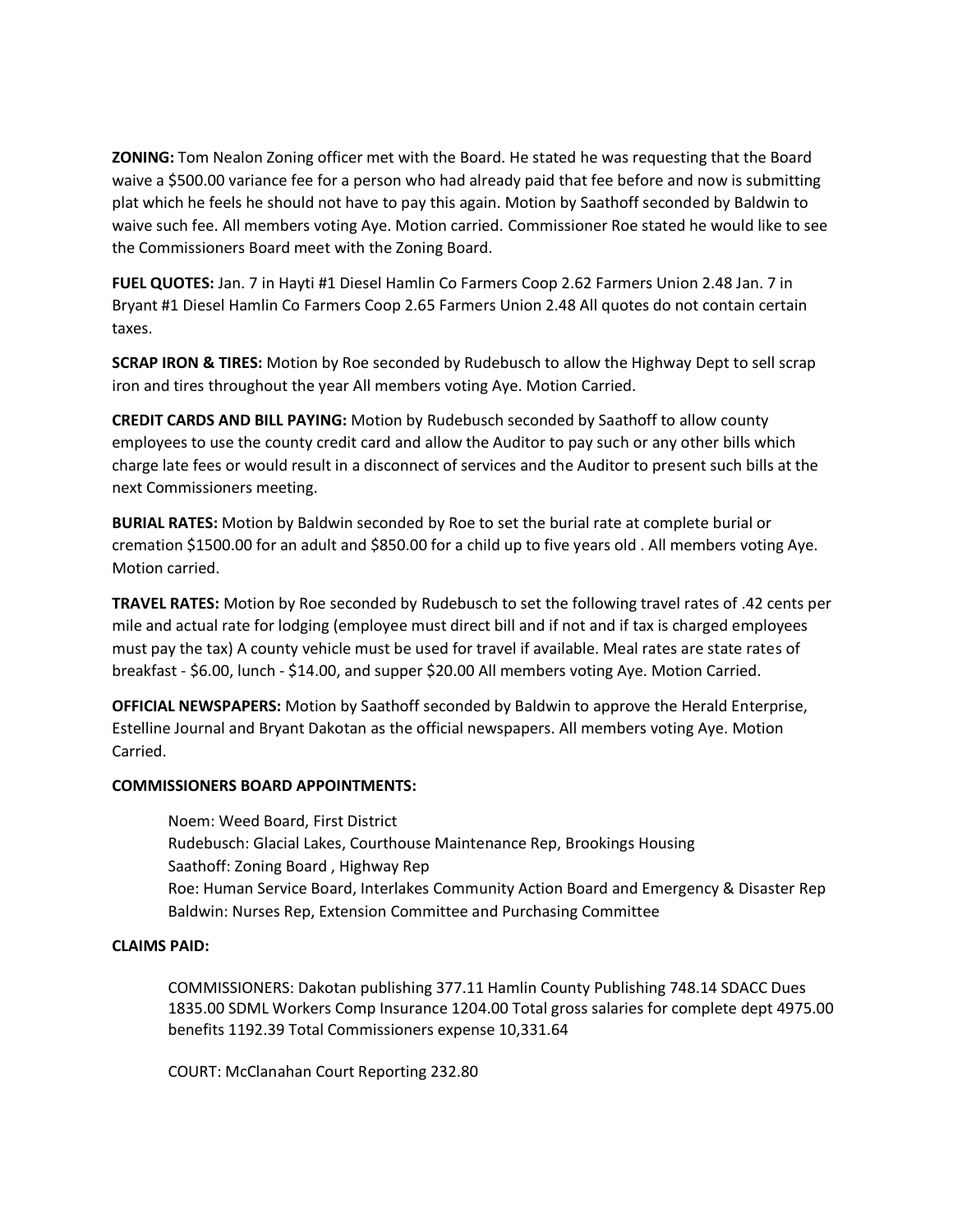AUDITOR: ITC phone 50.29 SDACO dues 312.73 Visa Supp 57.94 Total gross salaries for complete dept 4282.50 benefits 327.61 Total Auditors expense 5031.07 TREASURER: ITC phone 96.69 SDACO dues 312.74 Total gross salaries for complete dept 6782.50 benefits 2290.02 Total Treasurers expense 9481.95

POSTAGE, COPIES: Neopost meter rental 170.60 Neofunds postage 700.00

STATES ATTORNEY: SD States Attorney dues 767.00 Delzer Law Secretary 750.00 ITC phone 87.84 Thomson Reuter law supp 467.13 Wilkinson & Schumacher mileage 119.88 SDML Workers Comp 105.00 Total Gross salaries for complete dept 4924.00 benefits 1300.92 Total States Attorney expense 8521.77

COURTHOUSE MAINT: Culligan water 111.00 Hamlin Co. Coop gas 5.80 Hayti Town water & sewer 47.50 ITC internet 45.69 SDML Workers comp 1050.00 Northwestern Energy heat 605.56 Hamlin Co Highway Snow Removal 2016.62 Total gross salaries for complete dept 1885.00 benefits 1008.65 Total Courthouse Maint expense 7775.82

ASSESSOR: Connecting Point computer repairs 55.00 ITC phone 136.73 Office Peeps Supp 14.71 Chris Schafer insurance reimbursement 830.12 Total gross salaries for complete dept 9565.00 benefits 2389.68 Total Assessors expense 12,991.24

REGISTER OF DEEDS: ITC phone 55.54 Microfilm Imaging rental 347.00 SDACO dues 312.74 Total gross salaries for complete dept 5275.00 benefits 720.04 total Register of Deeds expense 6765.18

VETERANS SERVICE: Hamlin Co. Highway Gas 54.86 Total gross salaries for complete dept 950.00 benefits 256.47

ANIMAL BOUNTY: Gopher bounty Garfield Township 238.00 Hamlin Township 348.00

SHERIFF: Atlantis Global Supp 143.83 Brite Equipment 27,186.00 Drugtests Supp 100.00 Hamlin Co Farmers Coop Gas 311.60 ITC phone 240.72 Menards Supp 23.95 Mid States Organized Crime dues 100.00 Office Peeps Repairs 278.92 SD Dept of Public Safety six months teletype 2340.00 S Sheriffs Assoc dues 677.09 SDML Workers Comp 6223.00 Zuerchar Tech program 7744.91 Total gross salaries for complete dept 22,082.56 benefits 5971.43 Total Sheriffs Expense 73,514.01

JAIL: Codington County Jail 1270.00

NURSE: Gross salaries 1760.00 benefits 873.87 Donna Eide travel 42.00

POOR: Codington County prisoners medicine 9.99

LIEAP: ITC phone 52.74

ATCO: Human Service Agency yearly payment 527.00

MENTAL HEALTH CENTER: Quarterly payment 1250.00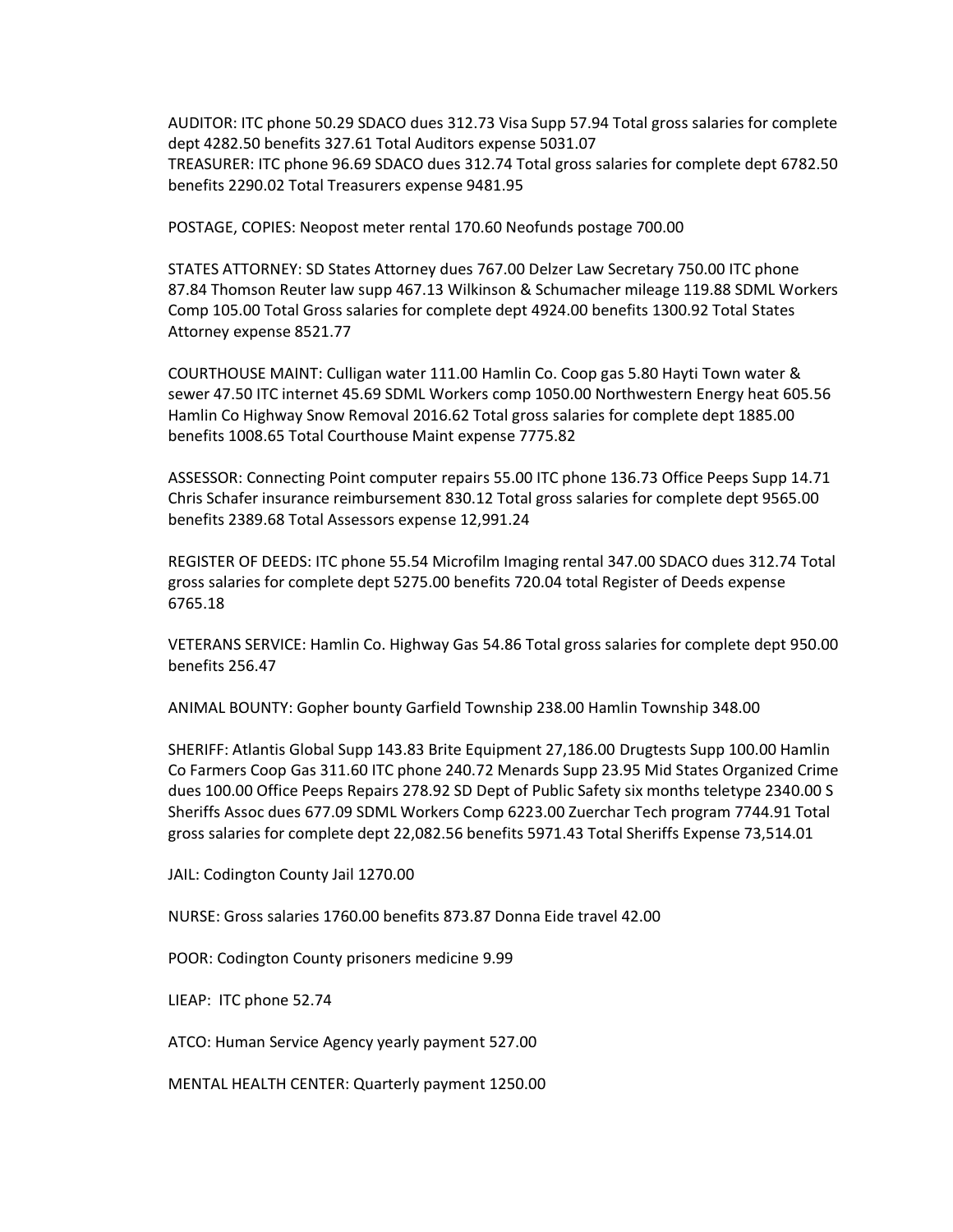EXTENSION: ITC phone 98.19 Wal Mart supp 166.03 Gross salaries for complete dept 2904.00 benefits 1010.90 Total Extension expense 4179.12 WEED: Avera drug test 93.55 H-D Electric Util 169.31 ITC phone 93.19 SD Assoc. of Weed dues 50.00 SDML Workers comp 1192.00 Total gross salaries for complete dept 3300.00 benefits 1062.40 Total Weed expense 5960.45

ZONING: First District quarterly payment on contract 7500.00 ITC phone 53.32

ECONOMIC DEV. First Planning half year payment 6364.60

ROAD: Avera drug testing 60.55 Bryan Pedersen fuel 40.01 Bryant City Util 93.69 Butler repairs 106.76 Supp 215.52 Parts 945.44 Estelline City Util 43.72 H-D Electric Util 721.49 Hamlin Co Farmers Coop Supp 24.50 parts 415.49 Hamlin Building Center sup 53.57 ITC phone 141.96 J&L Welding repairs 601.64 supp 516.33 parts 336.07 Lyle Signs supp 200.00 Ottertail Power Util 55.88 Overhead Door repair 260.00 Productivity-Titan parts 34.14 Visa Supp 79.42 SD Treasurer excise tax 243.99 AT&T cell phone 72.46 Northwestern Energy Util 42.31 Estelline Community Oil fuel 1321.13 Connecting Point computer repairs 387.00 Sup 40.00 Equipment 1340.00 Hayti Town water & sewer 35.50 SDML Workers Comp 16,338.00 Sturdevants supp 120.42 W.W. Tire repairs 428.10 total gross salaries for complete dept 38,923.91 benefits 12,886.29 Total Road expense 73,563.48

911: H-D Electric towers elec. 122.07 ITC trunking charge 374.33 Watertown City fees collected sent to them 4558.57

AG BUILDING: ITC phone 82.94 Northwestern Energy heat 124.62 Hamlin Co Highway Snow Removal and mowing 840.95

EMERGENCY & DISASTER: Codington County Search & Rescue Prof yearly payment 1500.00 Hamlin Co Farmers Coop gas 40.00 Hamlin Co Publishing Ad 51.00 ITC phone 154.24 Watertown Ford repairs 271.46 SDML Workers Comp 143.00 AT&T cell phone 50.27 Hamlin Co. Highway gas 125.76 total gross salaries for complete dept 3759.00 benefits 1015.11 Total Emergency & Disaster expense 7109.84

ECONOMIC DEV: First District Dev. Half of interest from Loan Revolving payments 2809.79

M&P: Microfilm Imaging Register of Deeds rental 245.00

STATE 24/7: Fees collected sent to State 685.00

WIC: total gross salaries for complete dept 1000.00 benefits 129.22

COUNTY 24/7: total gross salaries for complete dept 298.92 benefits 46.49

BOOKMOBILE: Total gross salaries for complete dept 3630.00 benefits 409.10